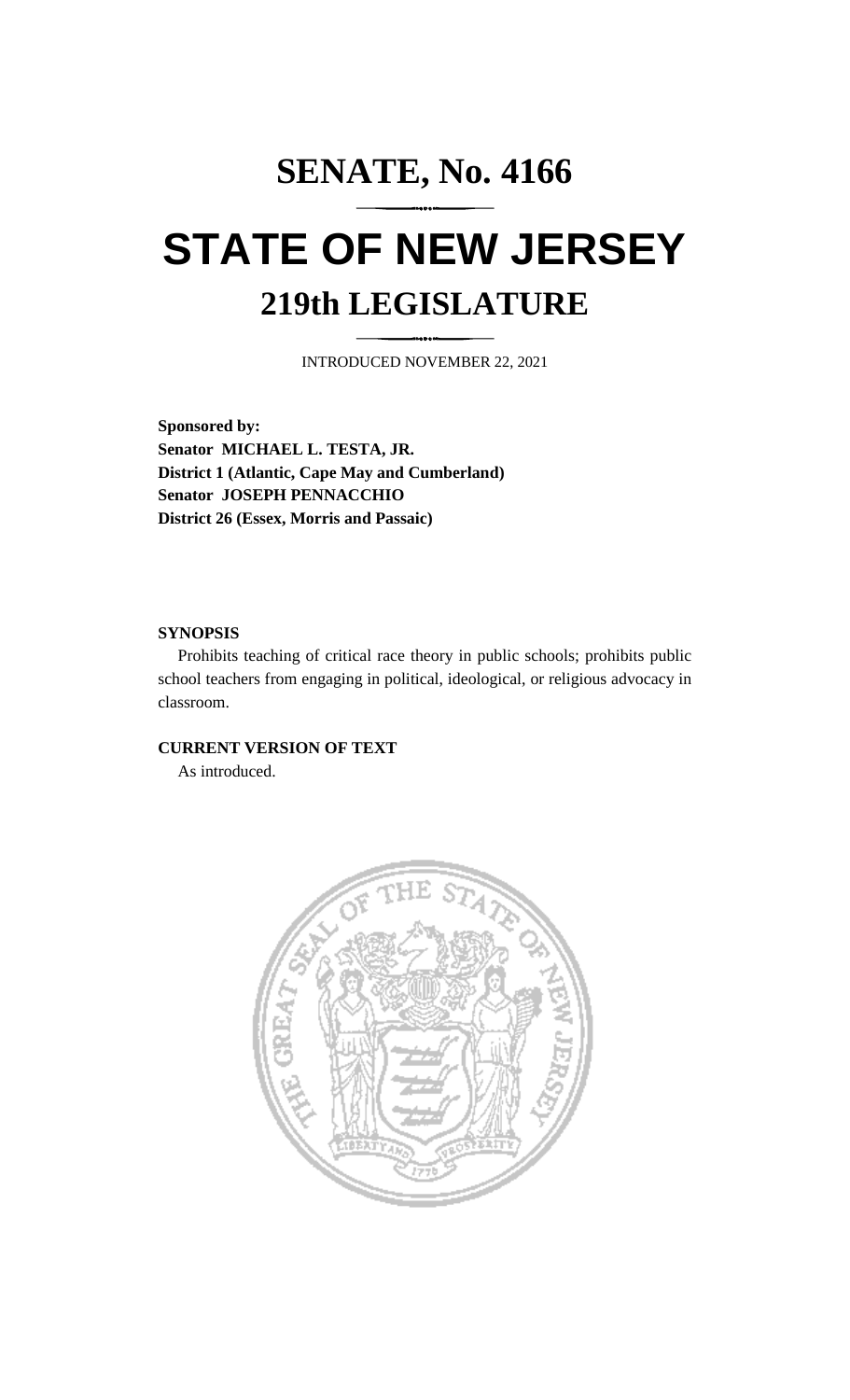**AN ACT** concerning the teaching of critical race theory in public schools and issue advocacy by public school teachers, and supplementing chapter 35 of Title 18A of the New Jersey Statutes. **BE IT ENACTED** *by the Senate and General Assembly of the State of New Jersey:* 

1. The Legislature finds and declares that:

 a. The purpose of public education in America is to produce knowledgeable and competent adults who will be able to participate as informed citizens in the democratic process.

 b. Providing an education in a democracy is best done by teaching students how to think, rather than telling them what they should think.

 c. Recent experience has shown that teachers in public schools are now more willing to engage in political and ideological indoctrination by pressuring students into adopting their own views. d. Such indoctrination has no place in public schools and threatens their ability to provide students with a high-quality education.

 e. Parents and taxpayers have a right to expect that taxpayer resources will be spent providing students with instruction on foundational concepts such as mathematics, science, English, history, and civics and not on political or ideological indoctrination. 

 2. a. A school district shall not include, as part of a course of instruction or in a curriculum or instructional program, or allow teachers or other employees of the school district to use supplemental instructional materials that promote concepts related to critical race theory. For purposes of this act, "critical race theory" includes, but shall not be limited to, any of the following concepts:

(1) one race or sex is inherently superior to another race or sex;

 (2) an individual, by virtue of the individual's race or sex, is inherently privileged, racist, sexist, or oppressive, whether consciously or subconsciously;

 (3) an individual should be discriminated against or receive adverse treatment because of the individual's race or sex;

 (4) an individual's moral character is determined by the individual's race or sex;

 (5) an individual, by virtue of the individual's race or sex, bears responsibility for actions committed in the past by other members of the same race or sex;

 (6) an individual should feel discomfort, guilt, anguish, or another form of psychological distress solely because of the individual's race or sex;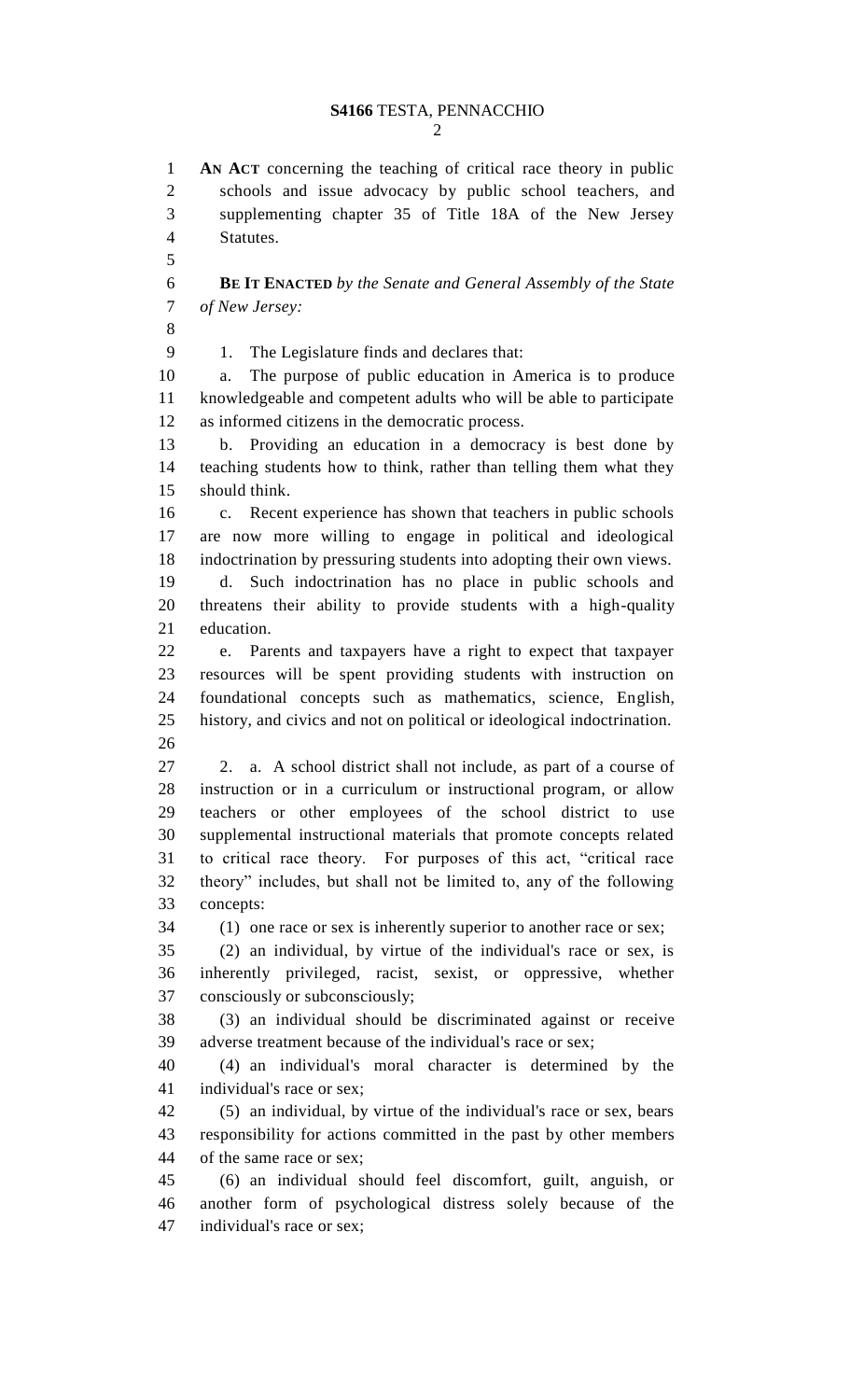(7) a meritocracy is inherently racist or sexist, or designed by a particular race or sex to oppress members of another race or sex; (8) the State or the United States is fundamentally or irredeemably racist or sexist; (9) promoting or advocating the violent overthrow of the United States government; (10) promoting division between, or resentment of, a race, sex, religion, creed, nonviolent political affiliation, social class, or class of people; (11) ascribing character traits, values, moral or ethical codes, privileges, or beliefs to a race or sex, or to an individual because of the individual's race or sex; (12) the rule of law does not exist, but instead is a series of power relationships and struggles among racial or other groups; (13) all Americans are not created equal and are not endowed by their Creator with certain unalienable rights, including, life, liberty, and the pursuit of happiness; or (14) governments should deny to any person within the government's jurisdiction the equal protection of the law. b. Notwithstanding the provisions of subsection a. to the contrary, this section does not prohibit a school district from including, as part of a course of instruction or in a curriculum or instructional program, or from allowing teachers in a school district to use supplemental instructional materials that include: (1) the history of an ethnic group, as described in textbooks and instructional materials adopted in accordance with approved curriculum; (2) the impartial discussion of controversial aspects of history; (3) the impartial instruction on the historical oppression of a particular group of people based on race, ethnicity, class, nationality, religion, or geographic region; or (4) historical documents. c. The Commissioner of Education may withhold State funds from a school district that knowingly violates the provisions of this section until the commissioner finds that the school district is no longer in violation of this section. 3. a. The State Board of Education shall adopt rules and regulations prohibiting public school teachers from engaging in political, ideological, or religious advocacy in the classroom. Rules and regulations adopted pursuant to this section shall, at minimum prohibit the following: (1) endorsing, supporting, or opposing any candidate or nominee for public office or any elected or appointed official regardless of whether the official is a member of the local, state, or federal government; (2) endorsing, supporting, or opposing any pending, proposed, or enacted legislation at the local, state, or federal level;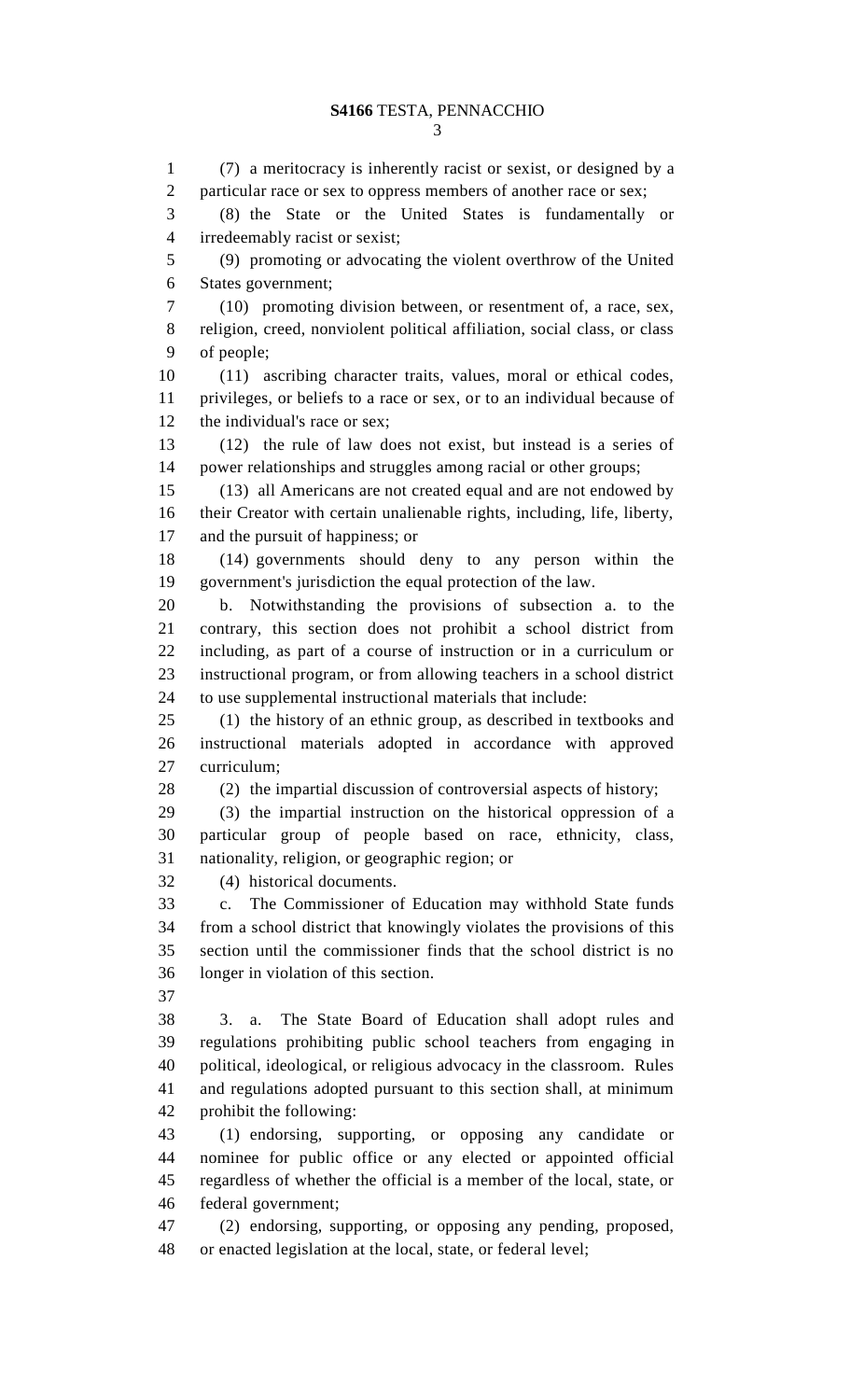#### **S4166** TESTA, PENNACCHIO

 (3) endorsing, supporting, or opposing any pending, proposed, or executed executive action by an executive or executive branch agency at the local, state, or federal level;

 (4) endorsing, supporting, or opposing any pending or decided court case or judicial action at the local, state, or federal level;

 (5) introducing any controversial issue that is not germane to the topic of the course being taught;

 (6) advocating in a partisan manner for any side of a controversial issue; and

 (7) segregating students according to race or singling out one racial group of students as responsible for the suffering or inequities experienced by another racial group of students.

 b. In addition to the rules and regulations adopted pursuant to subsection a. of this section, the State board shall require that a teacher provide students with materials supporting both sides of a controversial issue being addressed and to present both sides in a fair-minded and nonpartisan manner.

 For purposes of this section, "controversial issue" means an issue that is part of an electoral party platform at the local, state, or federal level.

 c. The rules and regulations adopted by the State board pursuant to subsections a. and b. of this section shall contain clear guidelines for enforcement and provide penalties for violations up to and including termination of employment. The State board shall provide written notice to teachers, parents, and students of their respective rights and responsibilities under the rules and shall provide at least 3 hours of professional development instruction to inform affected teachers of their responsibilities pursuant to this section.

 

 4. This act shall take effect immediately and shall first apply to the first full school year following the date of enactment.

#### STATEMENT

 This bill prohibits a school district from including, as part of a course of instruction or in a curriculum or instructional program, or allowing teachers or other employees of the school district to use supplemental instructional materials that promote concepts related to critical race theory. For purposes of the bill, "critical race theory" includes, but would not be limited to, any of the following concepts:

- **•** one race or sex is inherently superior to another race or sex;
- an individual, by virtue of the individual's race or sex, is inherently privileged, racist, sexist, or oppressive, whether consciously or subconsciously;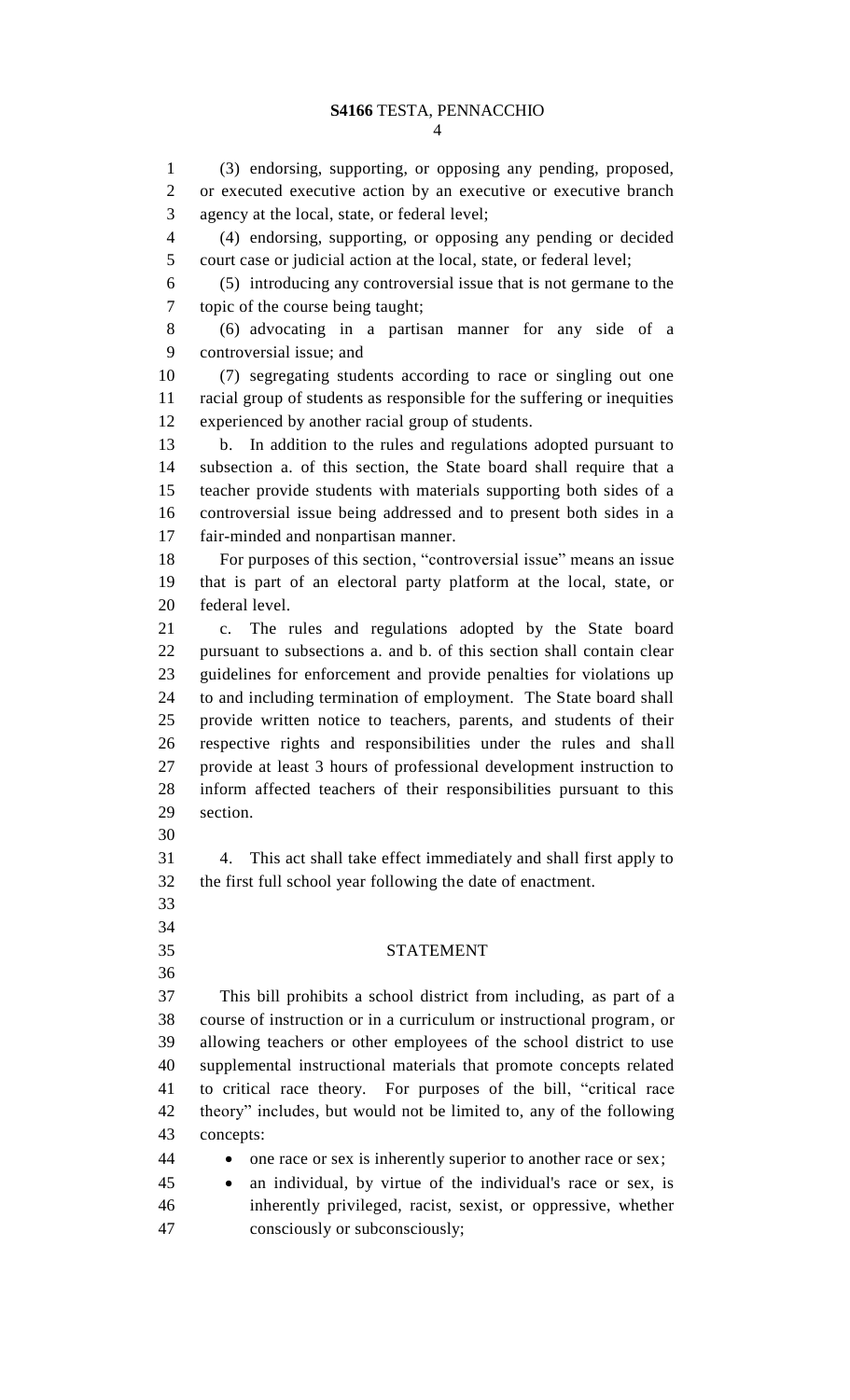#### **S4166** TESTA, PENNACCHIO

| $\mathbf{1}$   |                                                                                       | an individual should be discriminated against or receive                                                                       |
|----------------|---------------------------------------------------------------------------------------|--------------------------------------------------------------------------------------------------------------------------------|
| 2              |                                                                                       |                                                                                                                                |
| 3              |                                                                                       | adverse treatment because of the individual's race or sex;                                                                     |
| $\overline{4}$ | $\bullet$                                                                             | an individual's moral character is determined by the                                                                           |
| 5              |                                                                                       | individual's race or sex;                                                                                                      |
|                | $\bullet$                                                                             | an individual, by virtue of the individual's race or sex, bears                                                                |
| 6              |                                                                                       | responsibility for actions committed in the past by other                                                                      |
| 7              |                                                                                       | members of the same race or sex;                                                                                               |
| 8              | $\bullet$                                                                             | an individual should feel discomfort, guilt, anguish, or                                                                       |
| 9<br>10        |                                                                                       | another form of psychological distress solely because of the                                                                   |
| 11             |                                                                                       | individual's race or sex;                                                                                                      |
| 12             | $\bullet$                                                                             | a meritocracy is inherently racist or sexist, or designed by a                                                                 |
| 13             |                                                                                       | particular race or sex to oppress members of another race or<br>sex;                                                           |
| 14             |                                                                                       | or the United States is fundamentally<br>the State                                                                             |
| 15             |                                                                                       | <sub>or</sub><br>irredeemably racist or sexist;                                                                                |
| 16             | $\bullet$                                                                             | promoting or advocating the violent overthrow of the United                                                                    |
| 17             |                                                                                       | States government;                                                                                                             |
| 18             | $\bullet$                                                                             | promoting division between, or resentment of, a race, sex,                                                                     |
| 19             |                                                                                       | religion, creed, nonviolent political affiliation, social class,                                                               |
| 20             |                                                                                       | or class of people;                                                                                                            |
| 21             |                                                                                       | ascribing character traits, values, moral or ethical codes,                                                                    |
| 22             |                                                                                       | privileges, or beliefs to a race or sex, or to an individual                                                                   |
| 23             |                                                                                       | because of the individual's race or sex;                                                                                       |
| 24             | $\bullet$                                                                             | the rule of law does not exist, but instead is a series of power                                                               |
| 25             |                                                                                       | relationships and struggles among racial or other groups;                                                                      |
| 26             |                                                                                       | all Americans are not created equal and are not endowed by                                                                     |
| 27             |                                                                                       | their Creator with certain unalienable rights, including, life,                                                                |
| 28             |                                                                                       | liberty, and the pursuit of happiness; or                                                                                      |
| 29             | $\bullet$                                                                             | governments should deny to any person within the                                                                               |
| 30             |                                                                                       | government's jurisdiction the equal protection of the law.                                                                     |
| 31             |                                                                                       | A school district would not be prohibited from including, as part                                                              |
| 32             |                                                                                       | of a course of instruction or in a curriculum or instructional                                                                 |
| 33             |                                                                                       | program, or from allowing teachers in a school district to use                                                                 |
| 34             |                                                                                       | supplemental instructional materials that include the history of an                                                            |
| 35             |                                                                                       | ethnic group, the impartial discussion of controversial aspects of                                                             |
| 36             |                                                                                       | history, the impartial instruction on the historical oppression of a                                                           |
| 37             |                                                                                       | particular group of people based on race, ethnicity, class,                                                                    |
| 38             | nationality, religion, or geographic region, or historical documents.                 |                                                                                                                                |
| 39             | The Commissioner of Education would be permitted to withhold                          |                                                                                                                                |
| 40             | State funds from a school district that knowingly violates the                        |                                                                                                                                |
| 41             | provisions of this bill and would be able to continue withholding                     |                                                                                                                                |
| 42<br>43       | such funds until the commissioner finds that the school district is in<br>compliance. |                                                                                                                                |
| 44             |                                                                                       |                                                                                                                                |
| 45             |                                                                                       | This bill also requires the State Board of Education to adopt<br>rules and regulations prohibiting public school teachers from |
| 46             |                                                                                       | engaging in political, ideological, or religious advocacy in the                                                               |
| 47             |                                                                                       | classroom. The State board would further be required to adopt rules                                                            |
|                |                                                                                       |                                                                                                                                |